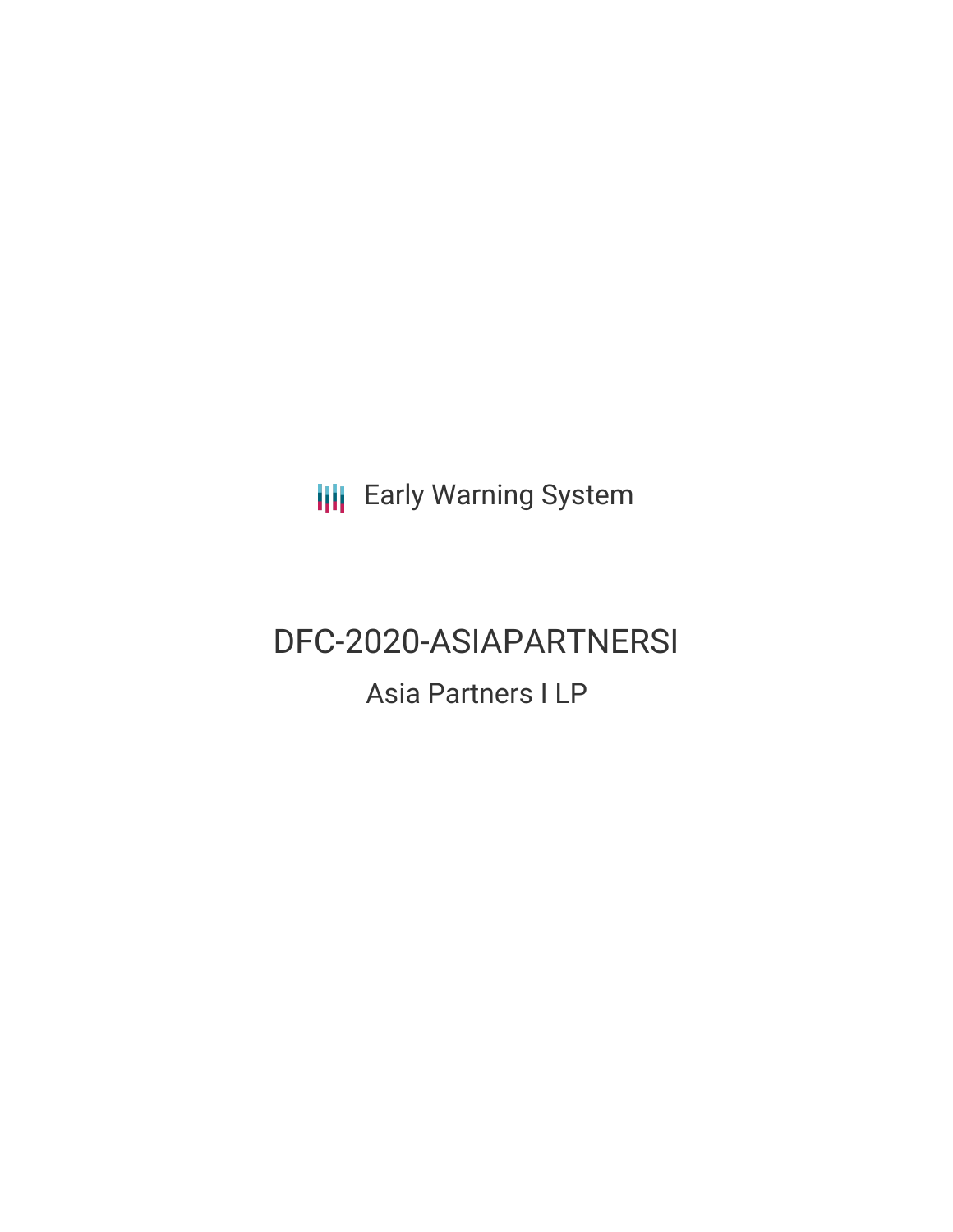

## **Quick Facts**

| <b>Countries</b>               | Indonesia, Malaysia, Philippines, Vietnam              |
|--------------------------------|--------------------------------------------------------|
| <b>Financial Institutions</b>  | US International Development Finance Corporation (DFC) |
| <b>Status</b>                  | Approved                                               |
| <b>Bank Risk Rating</b>        | U                                                      |
| <b>Borrower</b>                | Asia Partners Fund Management Pte. Ltd.                |
| <b>Sectors</b>                 | Finance                                                |
| <b>Investment Type(s)</b>      | Equity                                                 |
| <b>Investment Amount (USD)</b> | \$25.00 million                                        |
| <b>Loan Amount (USD)</b>       | \$25.00 million                                        |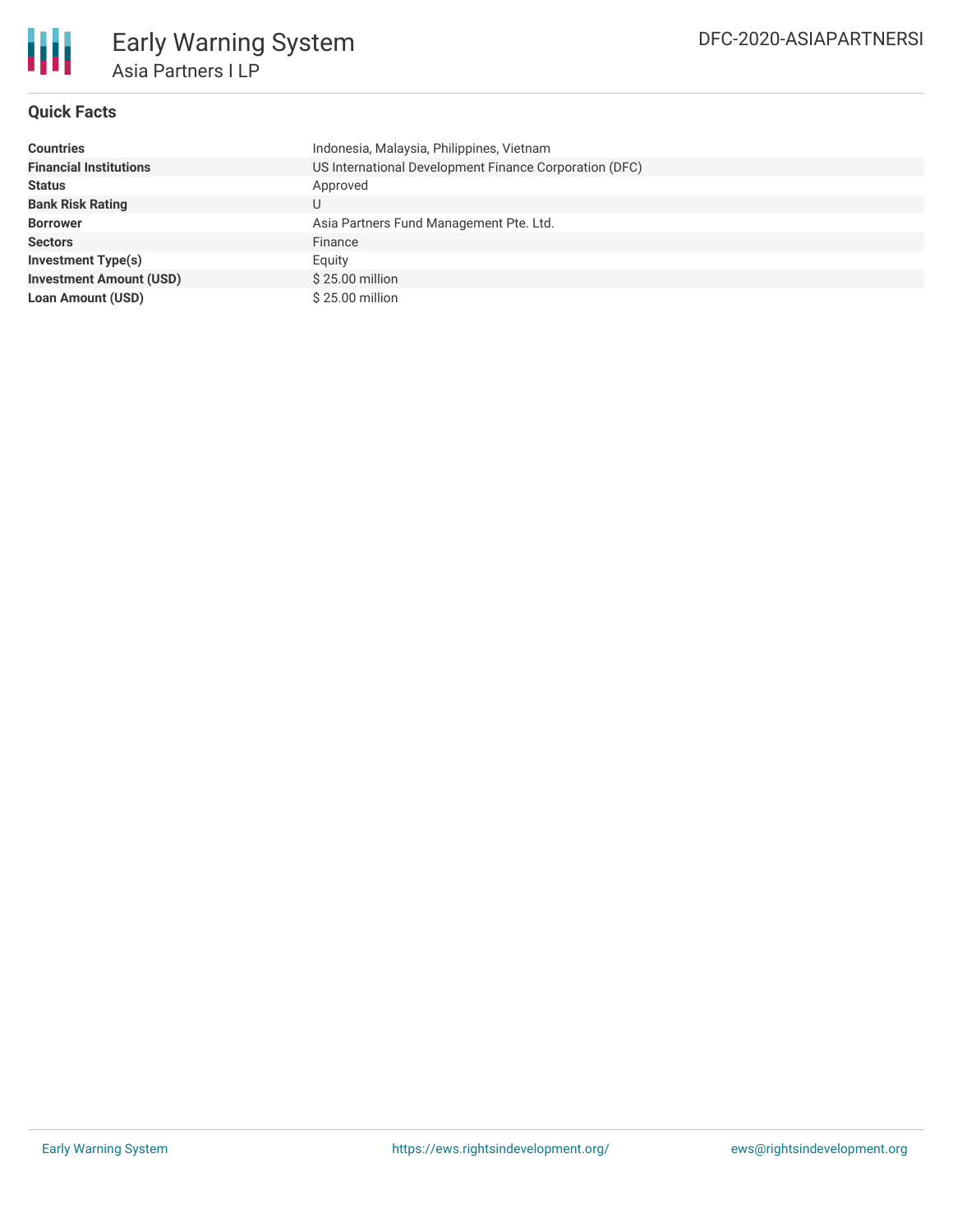## **Project Description**

According to bank documents, the Fund is expected to have a highly developmental impact in Southeast Asia by making equity investments into quickly growing firms that require capital to scale up technology platforms creating efficient marketplaces that link consumers and suppliers. The Fund Manager will transfer expertise to the Fund portfolio companies to support these companies reaching sustainable profitability. Southeast Asia's private equity and late stage venture capital fundraising is low relative to the region's economic importance, an importance signaled by the region's share of emerging market GDP.

The capitalization of a fund is screened as a Category D activity for the purposes of environmental and social assessment.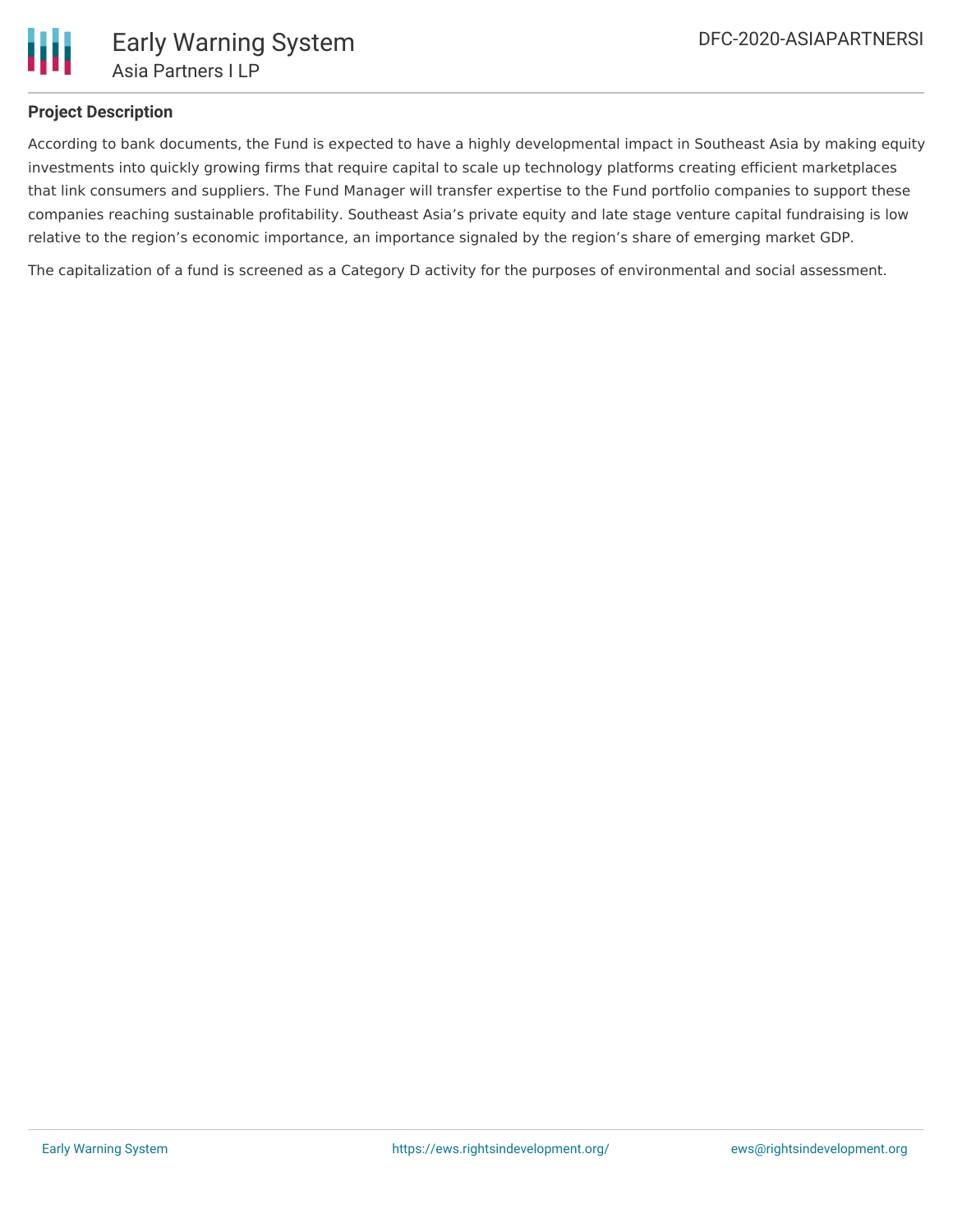

#### **Investment Description**

US International Development Finance Corporation (DFC)

## **Financial Intermediary**

Financial Intermediary: A commercial bank or financial institution that receives funds from a development bank. A financial intermediary then lends these funds to their clients (private actors) in the form of loans, bonds, guarantees and equity shares. Financial intermediaries include insurance, pension and equity funds. The direct financial relationship is between the development bank and the financial intermediary.

Asia [Partners](file:///actor/3072/) I LP (Financial Intermediary)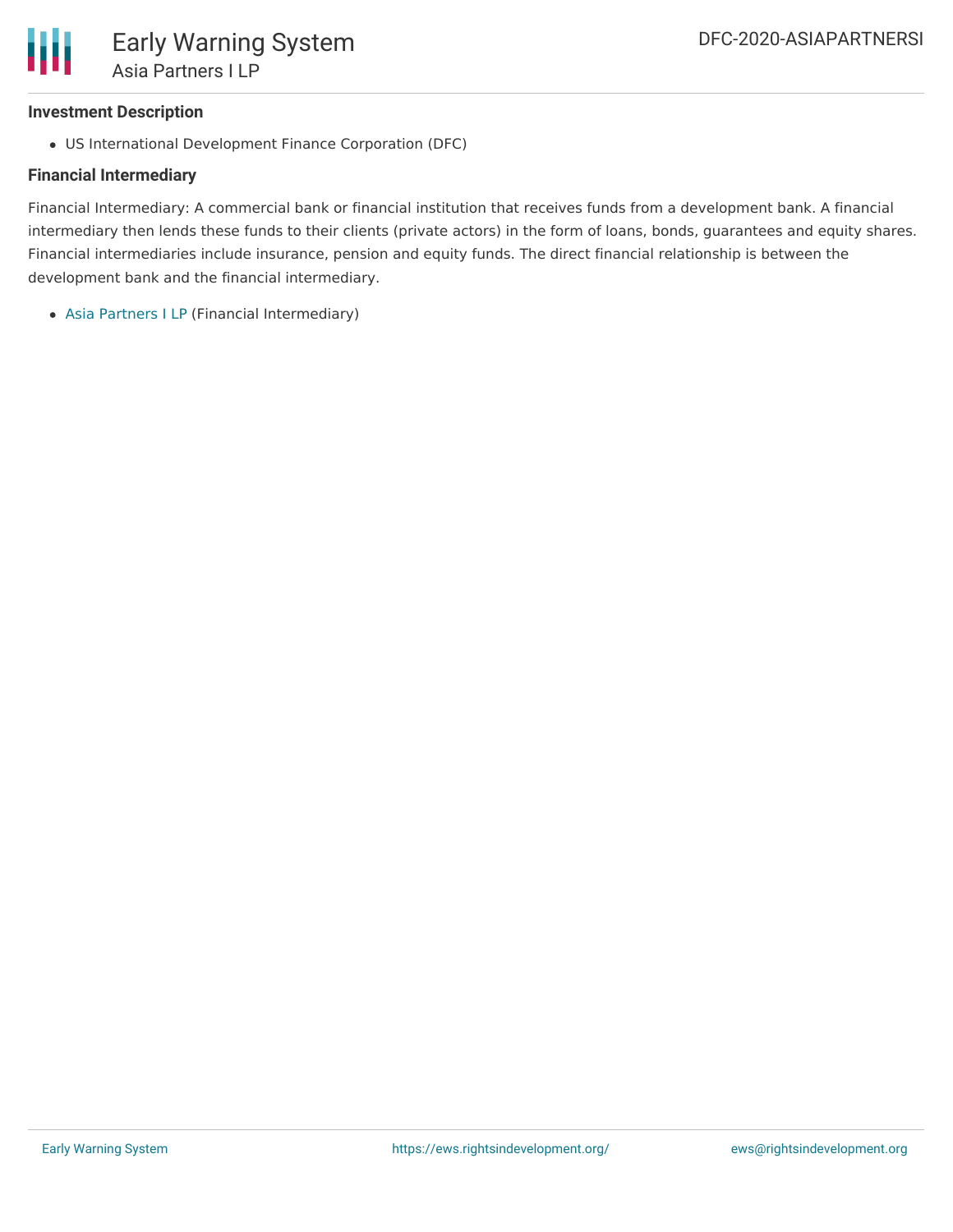

## **Private Actors Description**

Asia Partners I LP is a Southeast Asian focused growth capital technology investor looking to address the significant funding gap encountered by high growth companies in the region who are raising second and third rounds of institutional capital. Subsectors of interest to the Fund will include financial services, education, e-commerce, health care, and logistics.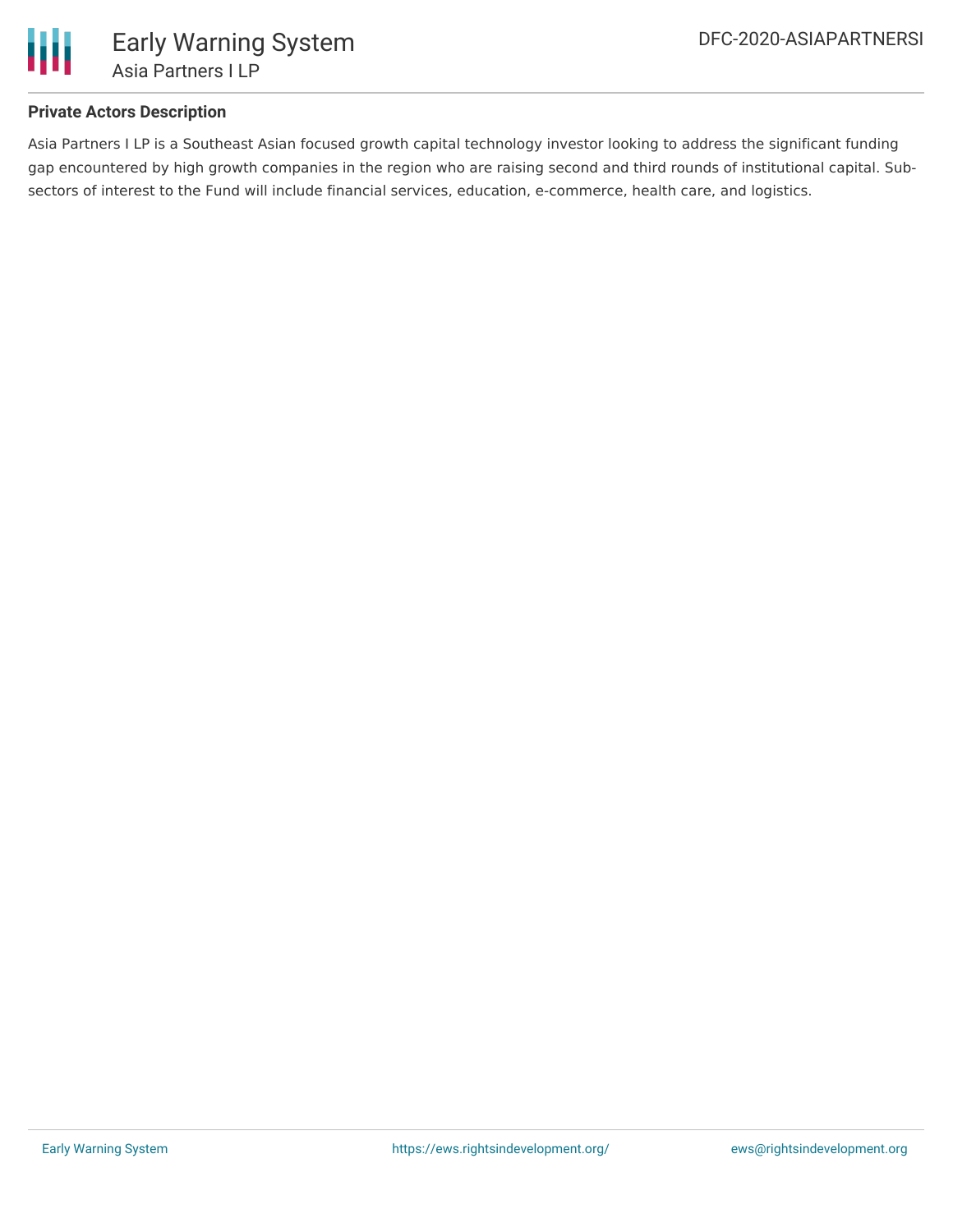

### **Contact Information**

No contact information provided at the time of disclosure.

#### **ACCESS TO INFORMATION**

Unlike many other development finance institutions, DFC does not currently have an access to information policy.

Under the United States Freedom of Information Act (FOIA), DFC is obliged to respond to reasonably formulated requests for Agency records. However, DFC may apply exemptions from release to certain types of information and may charge fees in responding to requests. DFC has a designated FOIA officer who is trained in how to respond to requests and implement the law. You can learn more about filing a FOIA request at: https://www.dfc.gov/foia

# **ACCOUNTABILITY MECHANISM OF THE UNITED STATES INTERNATIONAL DEVELOPMENT FINANCE CORPORATION (DFC)**

The Office of Accountability is an independent office that addresses complaints about environmental or social issues related to DFC-supported projects. The office provides communities an opportunity to have concerns independently reviewed and addressed. If you submit a complaint to the Office of Accountability, it may assist you by either seeking to address your problems by facilitating a problem solving dialogue between you and those implementing the project and/or investigating whether the DFC complied with its policies to prevent environmental, social, human rights, and labor harms.

You can find more information about the Office of Accountability at: https://www.dfc.gov/who-we-are/office-accountability